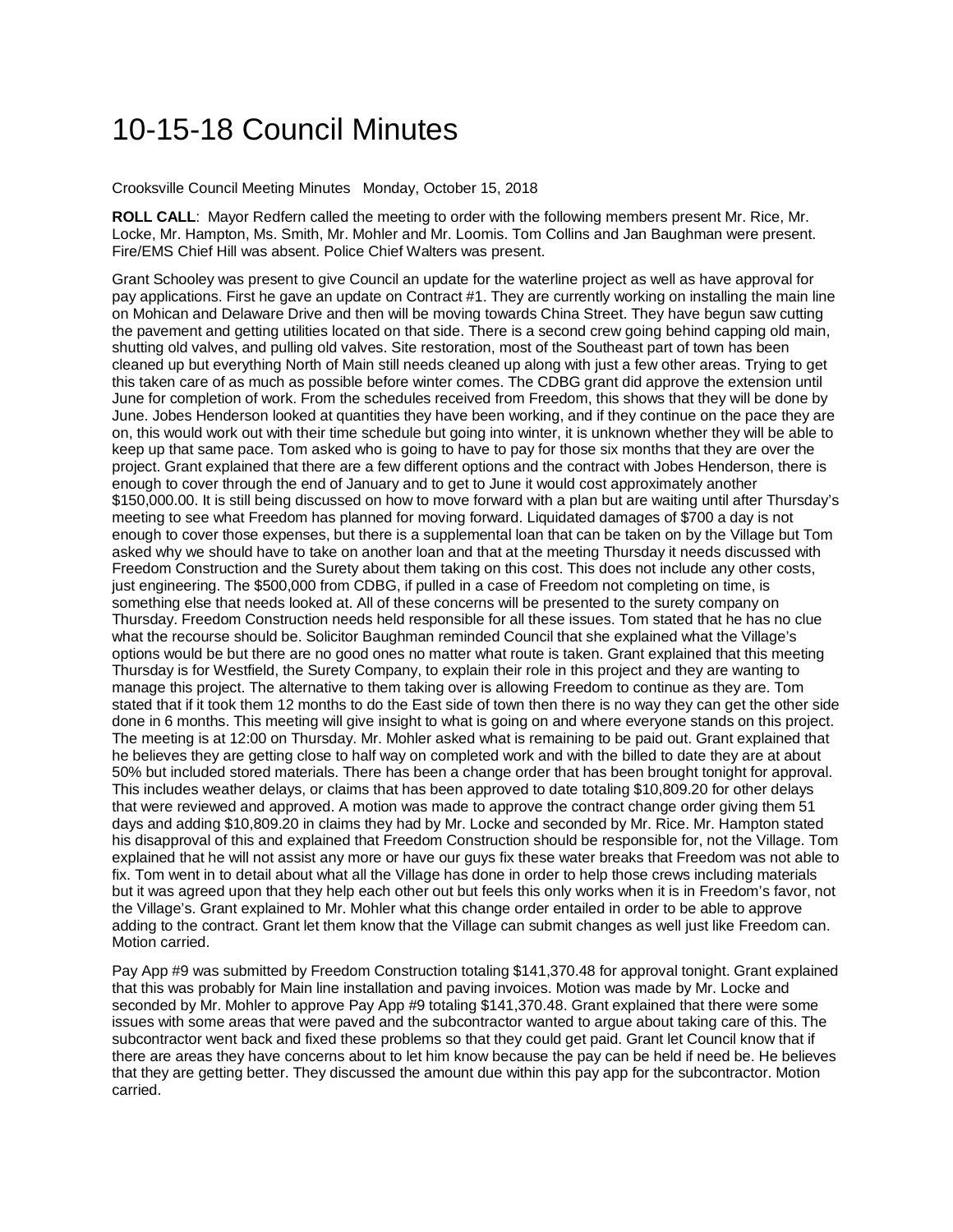Contract #2, the tank is constructed and in the curing process. The optimal time to cure is about 28 days and should put them at about November 1<sup>st</sup>for getting the adequate cure and then will start the disinfection process. They will not have to waste an entire tank of water due to a method approved by the EPA that they will be using. This should be ready for service the 2<sup>nd</sup> week of November and it was discussed last Thursday that they would like to work through the winter on the demolition of the old tank after the new one is in service and the old one is shut off. Grant stated that this will not cost any more for the Village for Mid-Atlantic to do complete the demolition of this over winter. Mid Atlantic submitted a time extension request but Grant has not had a chance to review but will have for next month's meeting. They have submitted a pay app totaling \$52,904.37 for erection of the tank. Motion was made by Mr. Mohler and seconded by Mr. Hampton to approve the pay app for Mid Atlantic totaling \$52,904.37. Grant explained this process that they will use in detail to Council. Motion carried.

**MINUTES:** Motion to approve Clerk's Minutes was made by Mr. Mohler and seconded by Mr. Locke. Motion carried.

**APPROVAL OF REPORTS:** Motion to approve October Revenue Adjustments was made by Mr. Mohler and seconded by Ms. Smith. Motion carried.

Motion to approve Clerk's Reports for September was made by Mr. Mohler and seconded by Mr. Rice. Motion carried.

Motion to approve Mayor's Court Report for September was made by Mr. Mohler and seconded by Ms. Smith. Motion carried.

**CORRESPONDENCE AND MESSAGES:** Mayor Redfern reminded Council about getting their SWOT turned in for the next meeting.

**SOLICITOR LIST:** Solicitor Baughman stated that she does not have any updates tonight for Council.

**PAID BILLS**: A motion to approve Resolution 2018-73 paid bills and payroll was made by Mr. Mohler and seconded by Mr. Loomis. Motion carried.

**TO BE PAID BILLS**: A motion to approve Resolution 2018-74 to be paid bills was made by Mr. Mohler and seconded by Mr. Loomis. Motion carried.

**TRANSFER**: A motion to approve Resolution 2018-75 transferring funds was made by Mr. Mohler and seconded by Ms. Smith. Motion carried.

**PARK & RECREATION:** Mayor Redfern wanted to let Council know there was some vandalism down at the Park over the last couple days with the trash cans and tables. He would like for Council to consider storing the tables and benches somewhere. Mayor Redfern stated that he does not know the answer for this. Mr. Hampton suggested flipping the tables over and chaining them together. Mayor Redfern stated that there was something wrong with the camera so he was not able to look earlier. Tom explained that it takes four guys to move those tables and there has to be another solution. Mr. Locke asked Police Chief Walters if there has been any patrolling down at the Park. He stated that they do patrol down there. Tom explained that if someone looked at these every day then it could be rebooted. Mayor Redfern stated that Council needs to have an alternate plan or everything will get destroyed. Mayor Redfern asked Council when they wanted to lock up for the winter. The port-o-lets will be removed down at the Park and this will not be a worry next year. The new restroom will be out to bid in November and possibly construction in December or January. Tom brought up the cameras at the Rec Center and asked if anyone gets on them. The cameras are no good if no one gets on and checks them.

**SAFETY:** Mayor Redfern asked Police Chief Walters if he had anything to discuss tonight with Council and he responded that he did not. Mayor Redfern let everyone know that Fire/EMS Chief Hill was not present tonight because he had to work.

**LEGISLATIVE:** Motion to suspend the rules for Ordinance 2631, an Ordinance Amending the 2018 Budget and Appropriations as an Emergency was made by Mr. Mohler and seconded by Mr. Loomis. Motion carried.

Motion to accept Ordinance 2631, an Ordinance Amending the 2018 Budget and Appropriations as an Emergency was made by Mr. Mohler and seconded by Ms. Smith. Motion carried.

**OLD BUSINESS:** Nothing.

**NEW BUSINESS:** Nothing.